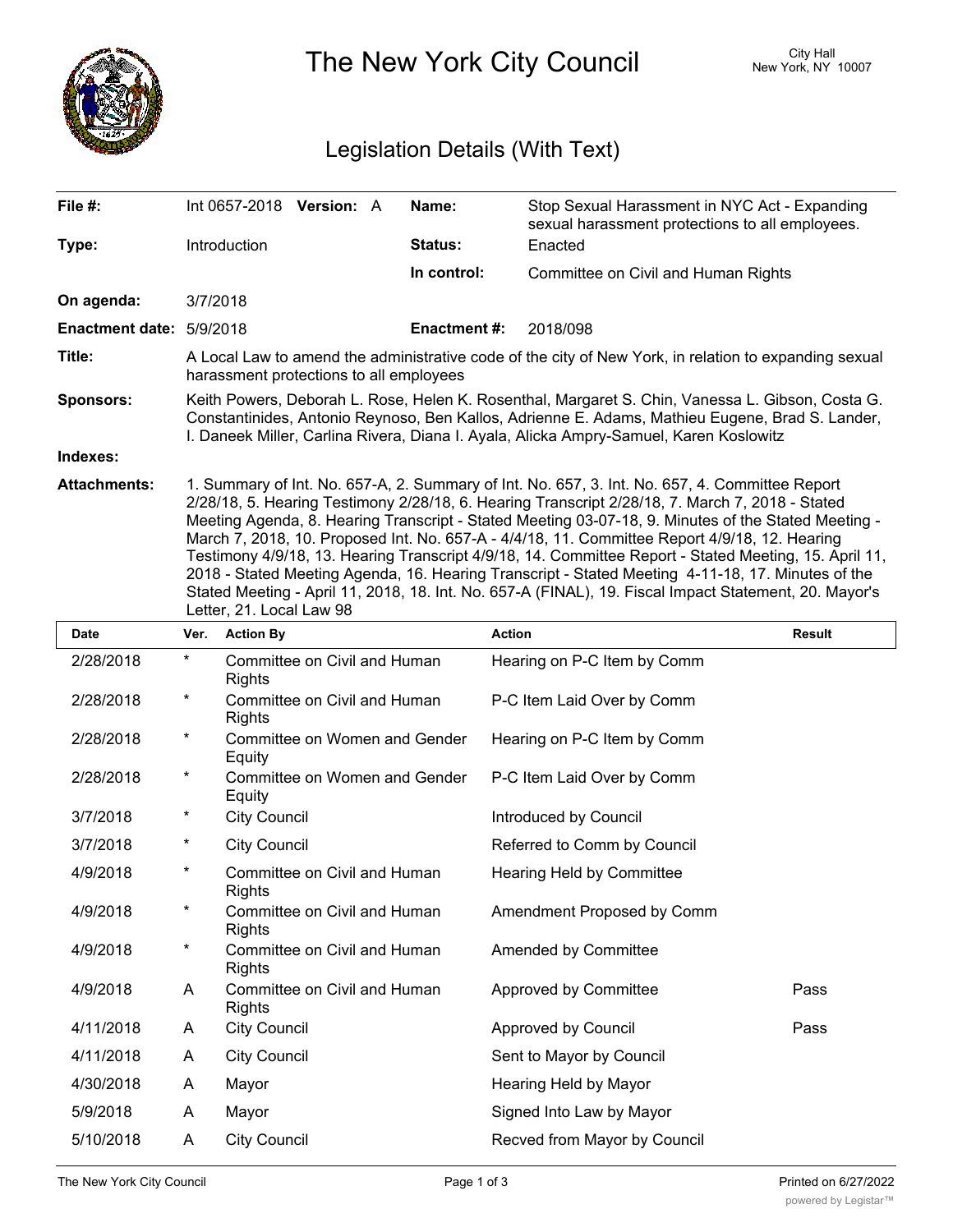## Int. No. 657-A

By Council Members Powers, Rose, Rosenthal, Chin, Gibson, Constantinides, Reynoso, Kallos, Adams, Eugene, Lander, Miller, Rivera, Ayala, Ampry-Samuel and Koslowitz

A Local Law to amend the administrative code of the city of New York, in relation to expanding sexual harassment protections to all employees

Be it enacted by the Council as follows:

Section 1. Subdivision 5 of section 8-102 of the administrative code of the city of New York is amended to read as follows:

5. For purposes of subdivisions one, two, three, eleven-a, twenty-two, subparagraph one of paragraph a of subdivision twenty-one, and paragraph e of subdivision twenty-one of section 8-107 of this chapter, the term "employer" does not include any employer with fewer than four persons in his or her employ, provided, however, that in an action for unlawful discriminatory practice based on a claim of gender-based harassment pursuant to subdivision one of section 8-107, the term "employer" shall include any employer, including those with fewer than four persons in their employ. For purposes of this subdivision, natural persons employed as independent contractors to carry out work in furtherance of an employer's business enterprise who are not themselves employers shall be counted as persons in the employ of such employer.

§ 2. Section 8-102 of the administrative code of the city of New York, as added by local law number 63 for the year 2018, is amended to read as follows:

Employer. For purposes of subdivisions 1, 2, 3, 11-a, and 22, subparagraph 1 of paragraph a of subdivision 21, and paragraph e of subdivision 21 of section 8-107, the term "employer" does not include any employer with fewer than four persons in the employ of such employer, provided however, that in an action for unlawful discriminatory practice based on a claim of gender-based harassment pursuant to subdivision one of section 8-107, the term "employer" shall include any employer, including those with fewer than four persons in their employ. For purposes of this definition, natural persons employed as independent contractors to carry out work in furtherance of an employer's business enterprise who are not themselves employers shall be counted as